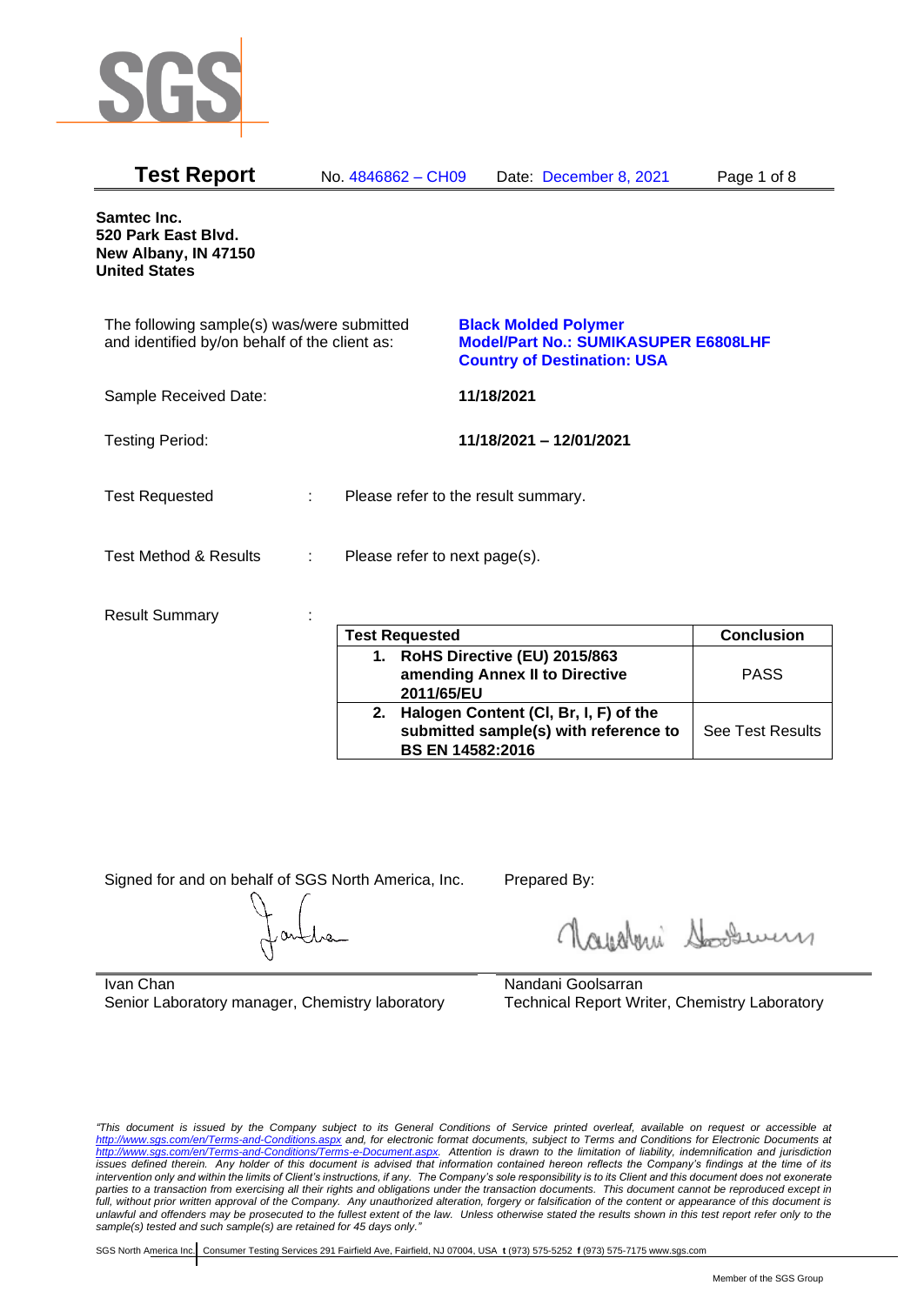

| <b>Test Report</b> | No. 4846862 - CH09 | Date: December 8, 2021 | Page 2 of 8 |
|--------------------|--------------------|------------------------|-------------|
|--------------------|--------------------|------------------------|-------------|

# **1. RoHS Directive (EU) 2015/863 amending Annex II to Directive 2011/65/EU**

## **Testing was done at an SGS Affiliate Laboratory:**

| Specimen | <b>SGS Sample ID</b>           | <b>Description</b> |  |
|----------|--------------------------------|--------------------|--|
| No.      |                                |                    |  |
|          | HKT21-058357.009 Black plastic |                    |  |

## Remarks :

(1)  $1 \text{ mg/kg} = 1 \text{ ppm} = 0.0001\%$ 

(2) MDL = Method Detection Limit

- $(3)$  ND = Not Detected  $($  < MDL)
- (4) "-" = Not Regulated
- Test Method : With reference to IEC 62321-4:2013+A1:2017, IEC62321-5:2013, IEC62321-7-2:2017, IEC62321-6:2015 and IEC62321-8:2017, analyzed by ICP-OES, UV-Vis and GC-MS. (Decision Rule: please refer to appendix 1: Category 1)

| $Test$ Item $(s)$            | Limit | Unit  | MDL            | 009       |
|------------------------------|-------|-------|----------------|-----------|
| Cadmium (Cd)                 | 100   | mg/kg | $\mathbf{2}$   | <b>ND</b> |
| Lead (Pb)                    | 1,000 | mg/kg | $\mathbf{2}$   | <b>ND</b> |
| Mercury (Hg)                 | 1,000 | mg/kg | $\overline{2}$ | <b>ND</b> |
| Hexavalent Chromium (Cr(VI)) | 1,000 | mg/kg | 8              | <b>ND</b> |
| Sum of PBBs                  | 1,000 | mg/kg |                | <b>ND</b> |
| Monobromobiphenyl            |       | mg/kg | 5              | <b>ND</b> |
| Dibromobiphenyl              |       | mg/kg | 5              | <b>ND</b> |
| Tribromobiphenyl             |       | mg/kg | 5              | <b>ND</b> |
| Tetrabromobiphenyl           |       | mg/kg | 5              | <b>ND</b> |
| Pentabromobiphenyl           |       | mg/kg | 5              | <b>ND</b> |
| Hexabromobiphenyl            |       | mg/kg | 5              | <b>ND</b> |
| Heptabromobiphenyl           |       | mg/kg | 5              | <b>ND</b> |
| Octabromobiphenyl            |       | mg/kg | 5              | <b>ND</b> |
| Nonabromobiphenyl            |       | mg/kg | 5              | <b>ND</b> |
| Decabromobiphenyl            |       | mg/kg | 5              | <b>ND</b> |
| Sum of PBDEs                 | 1,000 | mg/kg |                | <b>ND</b> |
| Monobromodiphenyl ether      |       | mg/kg | 5              | <b>ND</b> |
| Dibromodiphenyl ether        |       | mg/kg | 5              | <b>ND</b> |
| Tribromodiphenyl ether       |       | mg/kg | 5              | <b>ND</b> |
| Tetrabromodiphenyl ether     |       | mg/kg | 5              | <b>ND</b> |
| Pentabromodiphenyl ether     |       | mg/kg | 5              | <b>ND</b> |
|                              |       |       |                |           |

*"This document is issued by the Company subject to its General Conditions of Service printed overleaf, available on request or accessible at <http://www.sgs.com/en/Terms-and-Conditions.aspx> and, for electronic format documents, subject to Terms and Conditions for Electronic Documents at [http://www.sgs.com/en/Terms-and-Conditions/Terms-e-Document.aspx.](http://www.sgs.com/en/Terms-and-Conditions/Terms-e-Document.aspx) Attention is drawn to the limitation of liability, indemnification and jurisdiction issues defined therein. Any holder of this document is advised that information contained hereon reflects the Company's findings at the time of its intervention only and within the limits of Client's instructions, if any. The Company's sole responsibility is to its Client and this document does not exonerate parties to a transaction from exercising all their rights and obligations under the transaction documents. This document cannot be reproduced except in full, without prior written approval of the Company. Any unauthorized alteration, forgery or falsification of the content or appearance of this document is unlawful and offenders may be prosecuted to the fullest extent of the law. Unless otherwise stated the results shown in this test report refer only to the sample(s) tested and such sample(s) are retained for 45 days only."*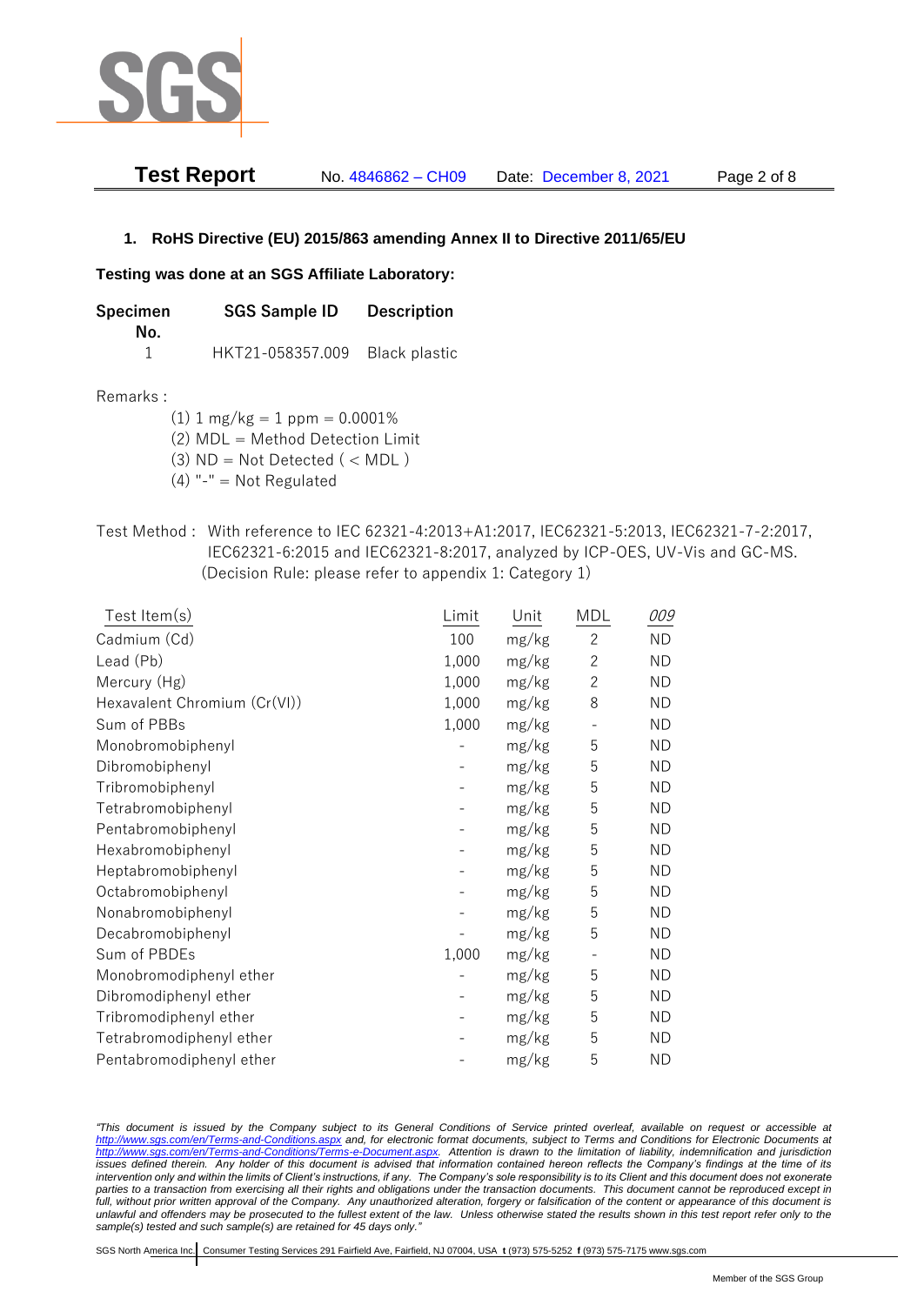

| <b>Test Report</b>                  | No. 4846862 - CH09           | Date: December 8, 2021 |            |           | Page 3 of 8 |  |
|-------------------------------------|------------------------------|------------------------|------------|-----------|-------------|--|
|                                     |                              |                        |            |           |             |  |
| Test Item $(s)$                     | Limit                        | Unit                   | <b>MDL</b> | 009       |             |  |
| Hexabromodiphenyl ether             |                              | mg/kg                  | 5          | ND        |             |  |
| Heptabromodiphenyl ether            | $\qquad \qquad -$            | mg/kg                  | 5          | <b>ND</b> |             |  |
| Octabromodiphenyl ether             |                              | mg/kg                  | 5          | ND.       |             |  |
| Nonabromodiphenyl ether             | $\qquad \qquad \blacksquare$ | mg/kg                  | 5          | ND        |             |  |
| Decabromodiphenyl ether             |                              | mg/kg                  | 5          | ND        |             |  |
| Dibutyl Phthalate (DBP)             | 1,000                        | mg/kg                  | 50         | ND        |             |  |
| Benzylbutyl Phthalate (BBP)         | 1,000                        | mg/kg                  | 50         | ND        |             |  |
| Bis-(2-ethylhexyl) Phthalate (DEHP) | 1,000                        | mg/kg                  | 50         | ND        |             |  |
| Diisobutyl Phthalate (DIBP)         | 1,000                        | mg/kg                  | 50         | ND.       |             |  |

Notes :

(1) The maximum permissible limit is quoted from RoHS Directive (EU) 2015/863. IEC 62321 series is equivalent to EN 62321 series [http://www.cenelec.eu/dyn/www/f?p=104:30:1742232870351101::::FSP\\_ORG\\_ID,FSP\\_LANG\\_](http://www.cenelec.eu/dyn/www/f?p=104:30:1742232870351101::::FSP_ORG_ID,FSP_LANG_ID:1258637,25) [ID:1258637,25](http://www.cenelec.eu/dyn/www/f?p=104:30:1742232870351101::::FSP_ORG_ID,FSP_LANG_ID:1258637,25)

# **2. Halogen**

# **Testing was done at an SGS Affiliate Laboratory:**

Test Method : With reference to EN 14582:2016, analysis was performed by IC.

| Test Item $(s)$ | Limit                    | Jnit  | MDL | 009 |
|-----------------|--------------------------|-------|-----|-----|
| Fluorine (F)    | $\overline{\phantom{a}}$ | mg/kg | 50  | 830 |
| Chlorine (CI)   | $\overline{\phantom{a}}$ | mg/kg | 50  | ΝD  |
| Bromine (Br)    |                          | mg/kg | 50  | ΝD  |
| lodine (I)      | $\overline{\phantom{a}}$ | mg/kg | 50  | ND  |
|                 |                          |       |     |     |

Notes :

(1) The measurement report of the expanded uncertainty with confident level 95% by coverage factor k=2, is 20% for each analyte of Fluorine, Chlorine, Bromine and Iodine.

*<sup>&</sup>quot;This document is issued by the Company subject to its General Conditions of Service printed overleaf, available on request or accessible at <http://www.sgs.com/en/Terms-and-Conditions.aspx> and, for electronic format documents, subject to Terms and Conditions for Electronic Documents at [http://www.sgs.com/en/Terms-and-Conditions/Terms-e-Document.aspx.](http://www.sgs.com/en/Terms-and-Conditions/Terms-e-Document.aspx) Attention is drawn to the limitation of liability, indemnification and jurisdiction issues defined therein. Any holder of this document is advised that information contained hereon reflects the Company's findings at the time of its intervention only and within the limits of Client's instructions, if any. The Company's sole responsibility is to its Client and this document does not exonerate parties to a transaction from exercising all their rights and obligations under the transaction documents. This document cannot be reproduced except in full, without prior written approval of the Company. Any unauthorized alteration, forgery or falsification of the content or appearance of this document is unlawful and offenders may be prosecuted to the fullest extent of the law. Unless otherwise stated the results shown in this test report refer only to the sample(s) tested and such sample(s) are retained for 45 days only."*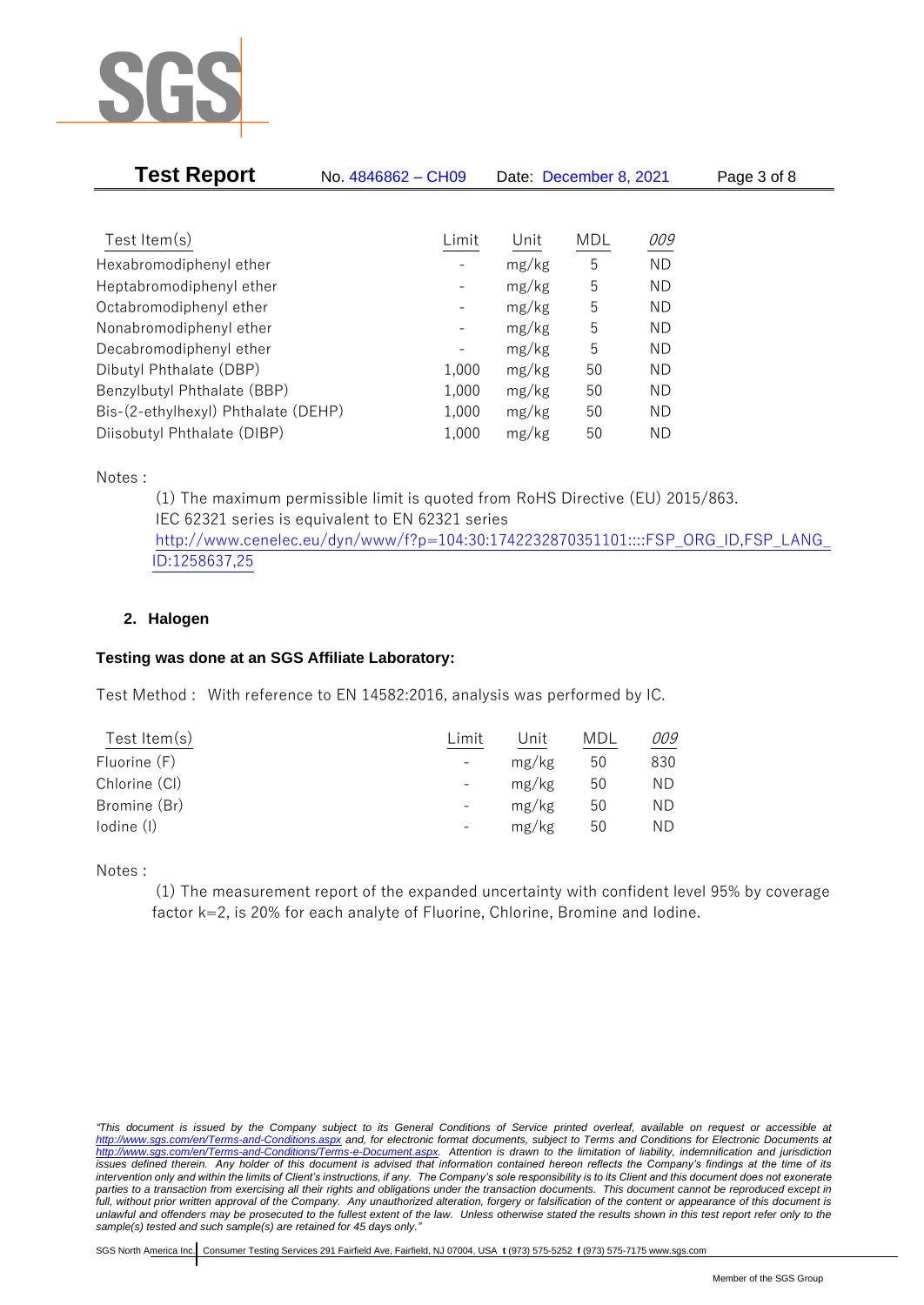

### Appendix 1

| Category                | Decision Rule Statement                                                                                                                                                                                                                                                                                                                                                                                                                                                                                                                                                                                                                                                                                                                                                                                                                                                                                                                                                                                                                                                                                                                                                                                                                                                                                                                                                                                                                                                                                                  |  |
|-------------------------|--------------------------------------------------------------------------------------------------------------------------------------------------------------------------------------------------------------------------------------------------------------------------------------------------------------------------------------------------------------------------------------------------------------------------------------------------------------------------------------------------------------------------------------------------------------------------------------------------------------------------------------------------------------------------------------------------------------------------------------------------------------------------------------------------------------------------------------------------------------------------------------------------------------------------------------------------------------------------------------------------------------------------------------------------------------------------------------------------------------------------------------------------------------------------------------------------------------------------------------------------------------------------------------------------------------------------------------------------------------------------------------------------------------------------------------------------------------------------------------------------------------------------|--|
| 1                       | The decision rule for conformity reporting is based on the non-binary statement with quard band (is<br>equal to the expanded measurement uncertainty with a 95% coverage probability, w = U95) in<br>ILAC-G8:09/2019 Clause 4.2.3.<br>"Pass - the measured value is within (or below / above) the acceptance limit, where the<br>A.<br>acceptance limit is below / above to the quard band." or "Pass - The measured values were<br>observed in tolerance at the points tested. The specific false accept risk is up to 2.5%.".<br><b>B</b><br>"Conditional Pass - The measured values were observed in tolerance at the points tested.<br>However, a portion of the expanded measurement uncertainty intervals about one or more<br>measured values exceeded / out of tolerance. When the measured result is close to the<br>tolerance, the specific false accept risk is up to 50%.".<br>C.<br>"Conditional Fail - One or more measured values were observed out of tolerance at the<br>points tested. However, a portion of the expanded measurement uncertainty intervals about<br>one or more measured values were in tolerance. When the measured result is close to the<br>tolerance, the specific false reject risk is up to 50%.".<br>"Fail - the measured value is out of (or below / above) the tolerance limit added / subtracted<br>D.<br>to the quard band." or "Fail - One or more measured values were observed out of tolerance<br>at the points tested". The specific false reject risk is up to 2.5%. |  |
| $\overline{2}$          | The decision rule for conformity reporting is based on BS EN 1811:2011+A1:2015: Reference test<br>method for release of nickel from all post assemblies which are inserted into pierced parts of the<br>human body and articles intended to come into direct and prolonged contact with the skin in<br>Section 9.2 interpretation of results.                                                                                                                                                                                                                                                                                                                                                                                                                                                                                                                                                                                                                                                                                                                                                                                                                                                                                                                                                                                                                                                                                                                                                                            |  |
| $\overline{3}$          | The decision rule for conformity reporting is based on the general consideration of simple<br>acceptance as stated in ISO/IEC Guide 98-3: "Uncertainty of measurement - Part 3: Guide to the<br>expression of uncertainty in measurement (GUM 1995)", and more specifically for analytical<br>measurements to the EURACHEM/CITAC Guide 2012 "Quantifying Uncertainty in Analytical<br>Measurement "                                                                                                                                                                                                                                                                                                                                                                                                                                                                                                                                                                                                                                                                                                                                                                                                                                                                                                                                                                                                                                                                                                                      |  |
| 4                       | The decision rule for conformity reporting is according to the IEC 62321-7-1 Edition 1.0 2015-09<br>Section 7: Table 1-(comparison to standard and interpretation of result)                                                                                                                                                                                                                                                                                                                                                                                                                                                                                                                                                                                                                                                                                                                                                                                                                                                                                                                                                                                                                                                                                                                                                                                                                                                                                                                                             |  |
| $\overline{5}$          | The decision rule for conformity reporting is according to the IEC 62321-3-1 Edition 1.0 2013-06<br>Annex A.3 interpretation of result.                                                                                                                                                                                                                                                                                                                                                                                                                                                                                                                                                                                                                                                                                                                                                                                                                                                                                                                                                                                                                                                                                                                                                                                                                                                                                                                                                                                  |  |
| 6                       | The decision rule for conformity reporting is according to the GB/T 26125-2011 Annex A to H                                                                                                                                                                                                                                                                                                                                                                                                                                                                                                                                                                                                                                                                                                                                                                                                                                                                                                                                                                                                                                                                                                                                                                                                                                                                                                                                                                                                                              |  |
| 7                       | The decision rule for conformity reporting is according to the requested specification or standard<br>(ASTM F963-17 section 4.3.5)                                                                                                                                                                                                                                                                                                                                                                                                                                                                                                                                                                                                                                                                                                                                                                                                                                                                                                                                                                                                                                                                                                                                                                                                                                                                                                                                                                                       |  |
| $\overline{\mathbf{8}}$ | The decision rule for conformity reporting is according to the requested specification or standard<br>(AS/NZS ISO 8124 Part 3 section 4.2)                                                                                                                                                                                                                                                                                                                                                                                                                                                                                                                                                                                                                                                                                                                                                                                                                                                                                                                                                                                                                                                                                                                                                                                                                                                                                                                                                                               |  |
| Remark                  | If the decision rule is not feasible to be used and the uncertainty of the result is able to be provided.<br>the uncertainty range of the result will be shown in the report. Otherwise, only result will be shown<br>in the report.                                                                                                                                                                                                                                                                                                                                                                                                                                                                                                                                                                                                                                                                                                                                                                                                                                                                                                                                                                                                                                                                                                                                                                                                                                                                                     |  |

*"This document is issued by the Company subject to its General Conditions of Service printed overleaf, available on request or accessible at <http://www.sgs.com/en/Terms-and-Conditions.aspx> and, for electronic format documents, subject to Terms and Conditions for Electronic Documents at [http://www.sgs.com/en/Terms-and-Conditions/Terms-e-Document.aspx.](http://www.sgs.com/en/Terms-and-Conditions/Terms-e-Document.aspx) Attention is drawn to the limitation of liability, indemnification and jurisdiction issues defined therein. Any holder of this document is advised that information contained hereon reflects the Company's findings at the time of its intervention only and within the limits of Client's instructions, if any. The Company's sole responsibility is to its Client and this document does not exonerate parties to a transaction from exercising all their rights and obligations under the transaction documents. This document cannot be reproduced except in full, without prior written approval of the Company. Any unauthorized alteration, forgery or falsification of the content or appearance of this document is unlawful and offenders may be prosecuted to the fullest extent of the law. Unless otherwise stated the results shown in this test report refer only to the sample(s) tested and such sample(s) are retained for 45 days only."*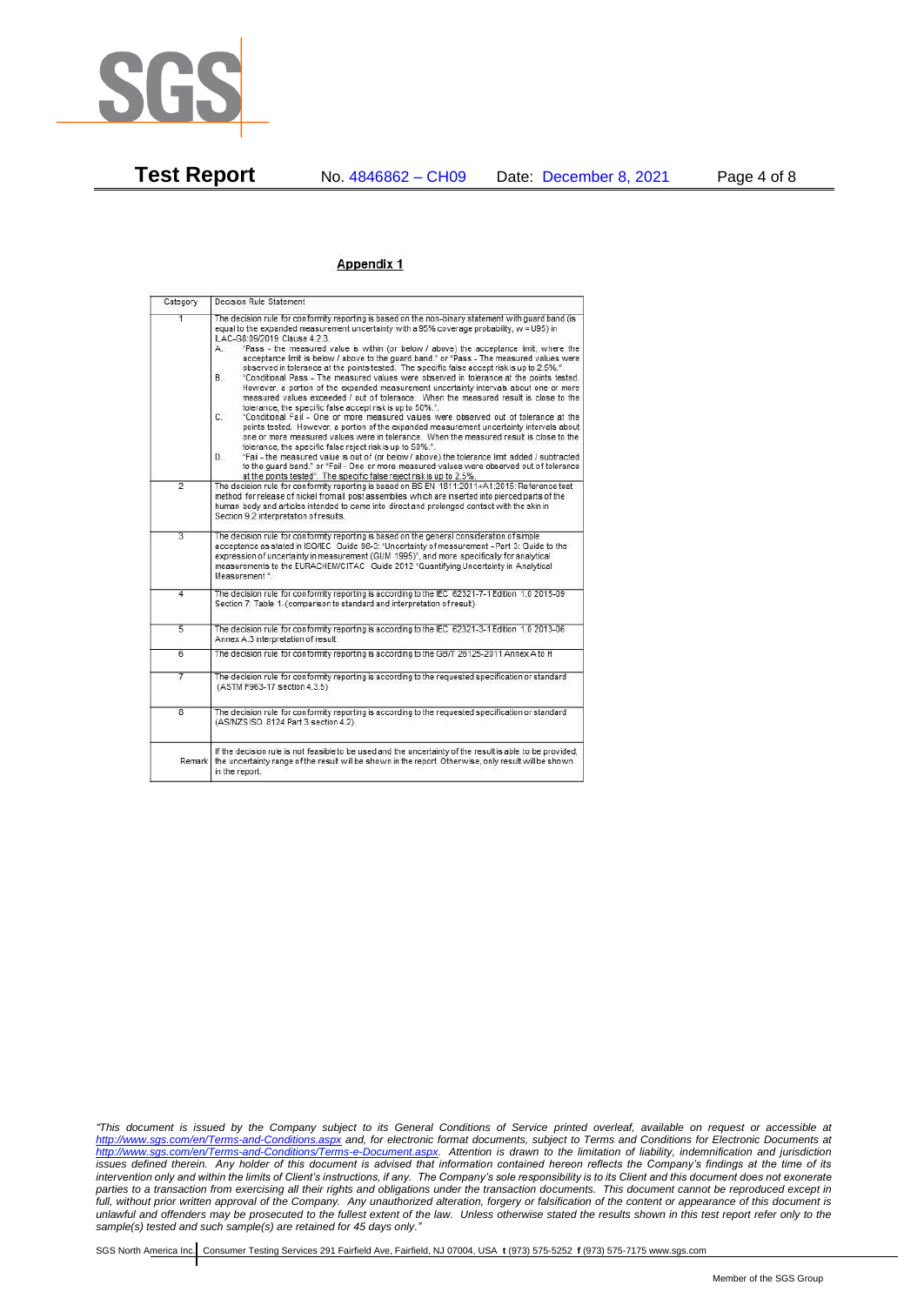

| <b>Test Report</b> | No. 4846862 - CH09 | Date: December 8, 2021 | Page 5 of 8 |
|--------------------|--------------------|------------------------|-------------|
|--------------------|--------------------|------------------------|-------------|

Flowchart:



Note : 1) Boiling water test method was also performed for the analysis of Cr (VI) in metal sample. 2) The polymeric samples were dissolved totally by pre-conditioning method according to above flow chat for Cd, Pb and Hg contents analysis

| Operator:      | Chiu Kan Yuen/ Tang Koon Pang (Acid digestion) |  |
|----------------|------------------------------------------------|--|
|                | Chiu Kan Yuen (Dry Ashing)                     |  |
|                | Nick Liu (Hexavalent Chromium)                 |  |
|                | Kent Wan (PBBs and PBDEs)                      |  |
| Section Chief: | Chan Chun Kit, Dickson                         |  |

*"This document is issued by the Company subject to its General Conditions of Service printed overleaf, available on request or accessible at <http://www.sgs.com/en/Terms-and-Conditions.aspx> and, for electronic format documents, subject to Terms and Conditions for Electronic Documents at [http://www.sgs.com/en/Terms-and-Conditions/Terms-e-Document.aspx.](http://www.sgs.com/en/Terms-and-Conditions/Terms-e-Document.aspx) Attention is drawn to the limitation of liability, indemnification and jurisdiction issues defined therein. Any holder of this document is advised that information contained hereon reflects the Company's findings at the time of its intervention only and within the limits of Client's instructions, if any. The Company's sole responsibility is to its Client and this document does not exonerate*  parties to a transaction from exercising all their rights and obligations under the transaction documents. This document cannot be reproduced except in *full, without prior written approval of the Company. Any unauthorized alteration, forgery or falsification of the content or appearance of this document is unlawful and offenders may be prosecuted to the fullest extent of the law. Unless otherwise stated the results shown in this test report refer only to the sample(s) tested and such sample(s) are retained for 45 days only."*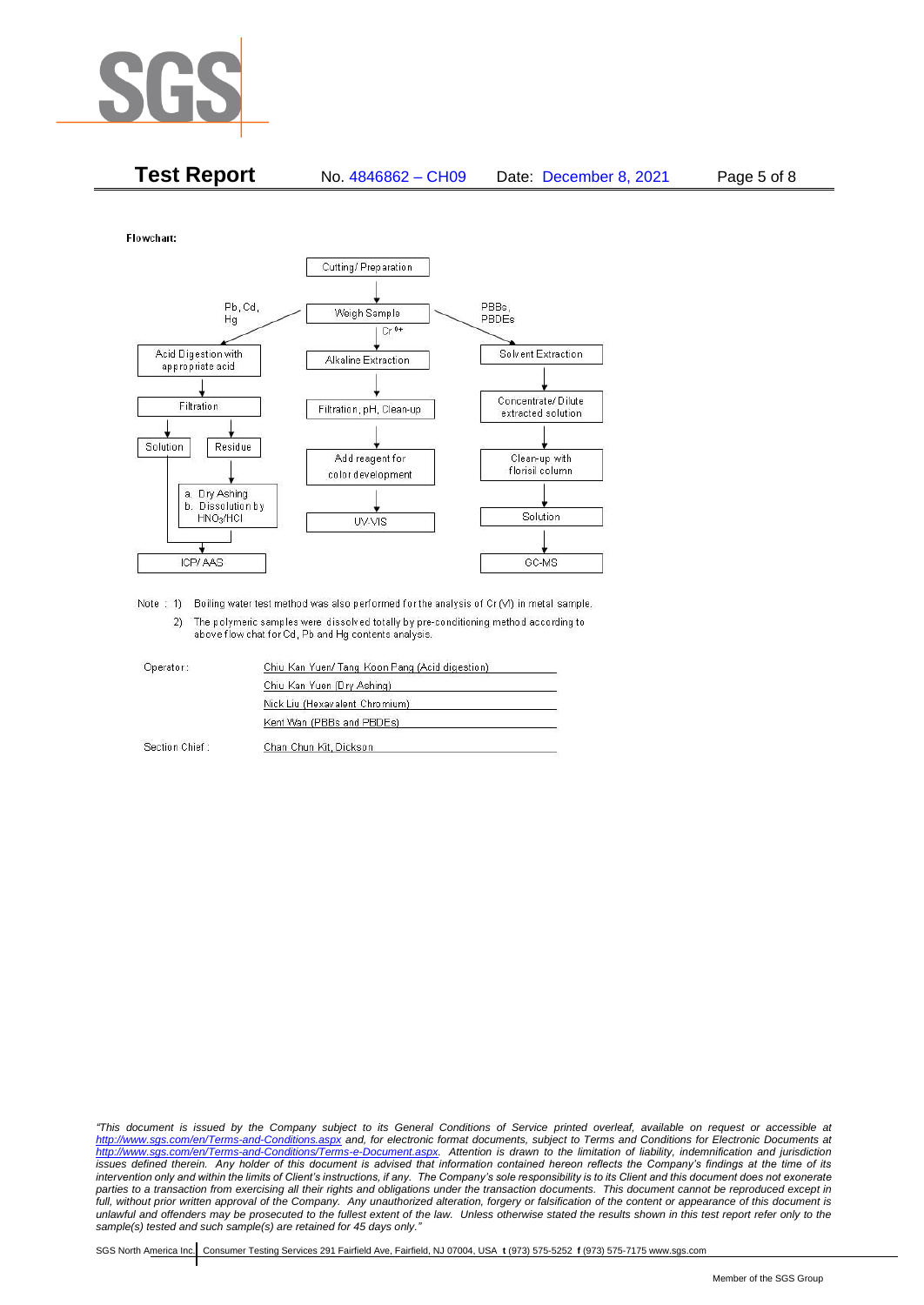

# **Test Report** No. 4846862 – CH09 Date: December 8, 2021 Page 6 of 8

#### **Flowchart for Phthalates measurement**

Method: IEC 62321-8:2017



Tested by Checked by Lumpy Lee Edmund Kwan

*"This document is issued by the Company subject to its General Conditions of Service printed overleaf, available on request or accessible at <http://www.sgs.com/en/Terms-and-Conditions.aspx> and, for electronic format documents, subject to Terms and Conditions for Electronic Documents at [http://www.sgs.com/en/Terms-and-Conditions/Terms-e-Document.aspx.](http://www.sgs.com/en/Terms-and-Conditions/Terms-e-Document.aspx) Attention is drawn to the limitation of liability, indemnification and jurisdiction issues defined therein. Any holder of this document is advised that information contained hereon reflects the Company's findings at the time of its intervention only and within the limits of Client's instructions, if any. The Company's sole responsibility is to its Client and this document does not exonerate*  parties to a transaction from exercising all their rights and obligations under the transaction documents. This document cannot be reproduced except in *full, without prior written approval of the Company. Any unauthorized alteration, forgery or falsification of the content or appearance of this document is unlawful and offenders may be prosecuted to the fullest extent of the law. Unless otherwise stated the results shown in this test report refer only to the sample(s) tested and such sample(s) are retained for 45 days only."*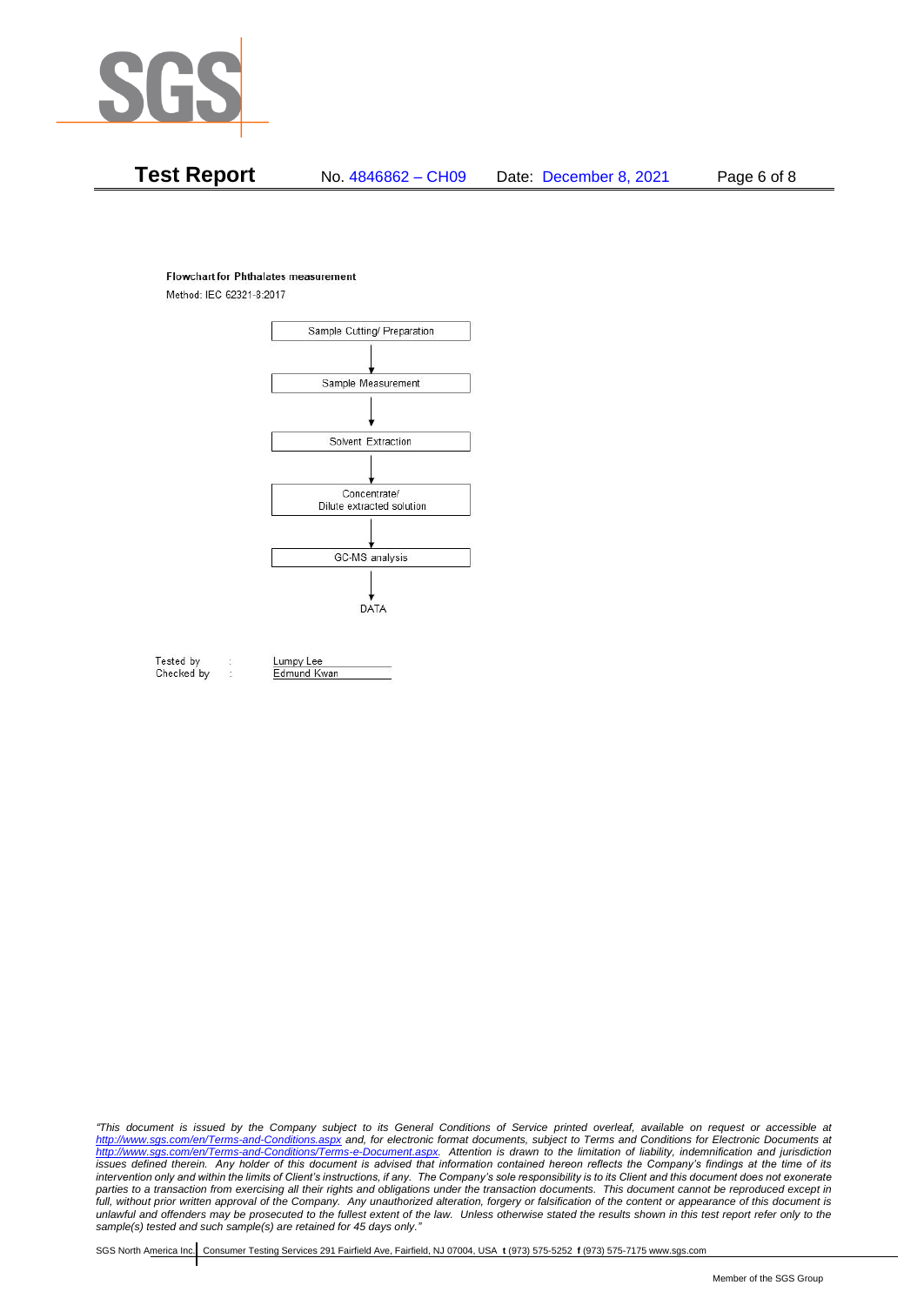

# **Test Report** No. 4846862 – CH09 Date: December 8, 2021 Page 7 of 8

## **Flowchart for Halogen Free Test**

Method: BS EN14582:2016



Operator: Supervisor: Tang Ying Sam Chan Chun Kit (Dickson)

*"This document is issued by the Company subject to its General Conditions of Service printed overleaf, available on request or accessible at <http://www.sgs.com/en/Terms-and-Conditions.aspx> and, for electronic format documents, subject to Terms and Conditions for Electronic Documents at [http://www.sgs.com/en/Terms-and-Conditions/Terms-e-Document.aspx.](http://www.sgs.com/en/Terms-and-Conditions/Terms-e-Document.aspx) Attention is drawn to the limitation of liability, indemnification and jurisdiction issues defined therein. Any holder of this document is advised that information contained hereon reflects the Company's findings at the time of its intervention only and within the limits of Client's instructions, if any. The Company's sole responsibility is to its Client and this document does not exonerate*  parties to a transaction from exercising all their rights and obligations under the transaction documents. This document cannot be reproduced except in *full, without prior written approval of the Company. Any unauthorized alteration, forgery or falsification of the content or appearance of this document is unlawful and offenders may be prosecuted to the fullest extent of the law. Unless otherwise stated the results shown in this test report refer only to the sample(s) tested and such sample(s) are retained for 45 days only."*